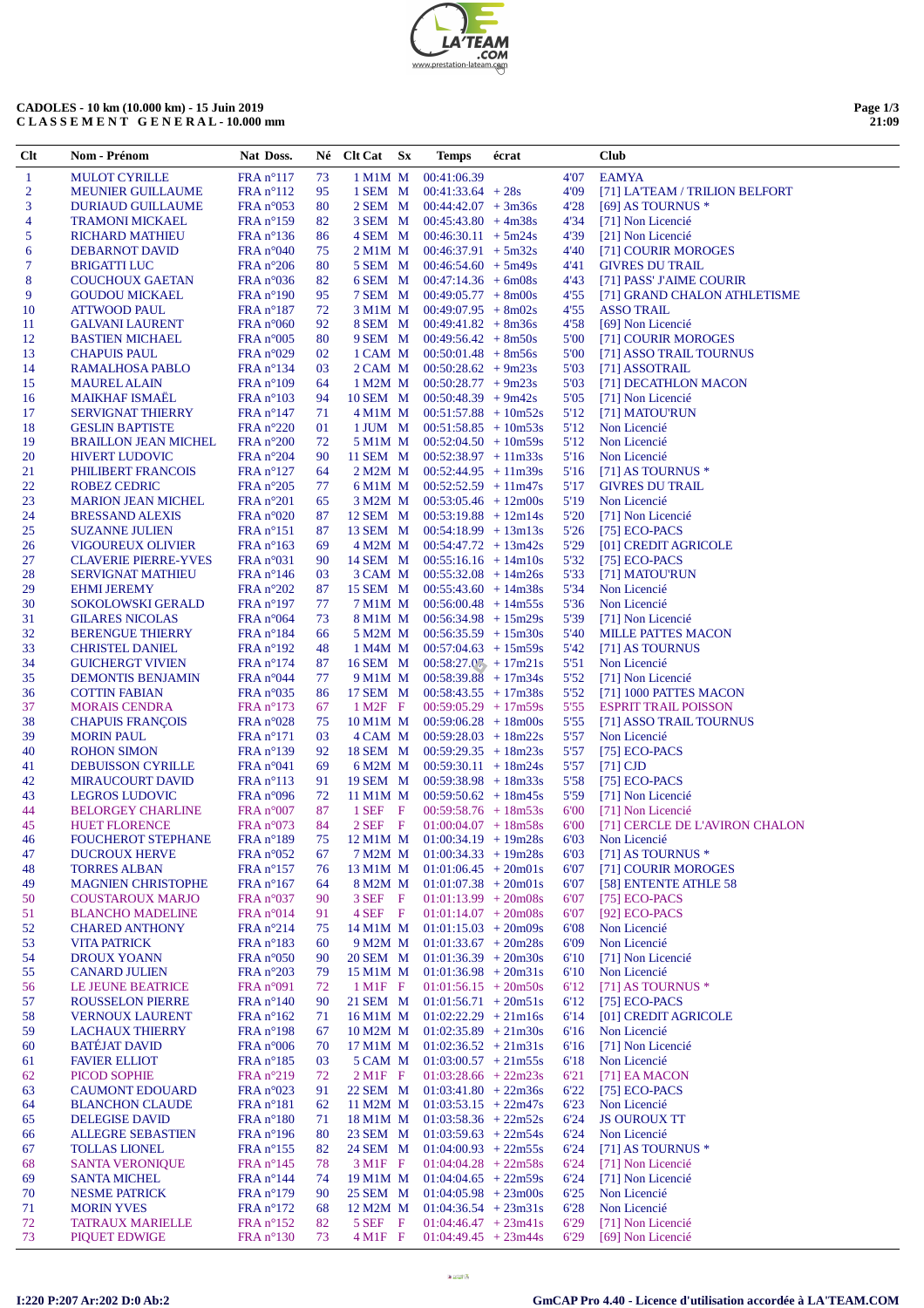| <b>TEAM</b>               |
|---------------------------|
| .COM                      |
| www.prestation-lateam.com |

## CADOLES - 10 km (10.000 km) - 15 Juin 2019<br>CLASSEMENT GENERAL - 10.000 mm

|  | Page $2/3$ |
|--|------------|
|  | 21:09      |

| Clt        | Nom - Prénom                                    | Nat Doss.                                | Né       | Clt Cat Sx             | Temps                                            | écrat |              | Club                                            |
|------------|-------------------------------------------------|------------------------------------------|----------|------------------------|--------------------------------------------------|-------|--------------|-------------------------------------------------|
| 74         | <b>BRETON ANAIS</b>                             | FRA n°021                                | 82       | 6 SEF F                | $01:05:04.04 + 23m58s$                           |       | 6'30         | [71] GRAND CHALON ATHLETISME                    |
| 75         | <b>GUILLOT FREDERIC</b>                         | $FRA n^{\circ}068$                       | 75       | 20 M1M M               | $01:05:04.64 + 23m59s$                           |       | 6'30         | [71] Non Licencié                               |
| 76         | <b>CHRISTOPHE CELINE</b>                        | FRA n°030                                | 78       | $5$ M <sub>1</sub> F F | $01:05:10.96 + 24m05s$                           |       | 6'31         | [71] Non Licencié                               |
| 77         | <b>JACQUEROUX ANTHONY</b>                       | $FRA n^{\circ}075$                       | 83       | 26 SEM M               | $01:05:12.41 + 24m06s$                           |       | 6'31         | [71] Non Licencié                               |
| 78         | <b>DEMONTIS CATHERINE</b>                       | $FRA n^{\circ}045$                       | 79       | $6$ M1F F              | $01:05:13.57 + 24m08s$                           |       | 6'31         | [71] Non Licencié                               |
| 79         | PIETROBON MANON                                 | $FRA n^{\circ}128$                       | 92       | 7 SEF F                | $01:05:16.16 + 24m10s$                           |       | 6'32         | [69] Non Licencié                               |
| 80         | <b>CHAKMA CYRIL</b>                             | $FRA n^{\circ}025$                       | 80       | 27 SEM M               | $01:05:25.44 + 24m19s$                           |       | 6'33         | [71] CREDIT AGRICOLE                            |
| 81         | DELMOTE SARAH                                   | $FRA n^{\circ}042$                       | $00\,$   | 1 JUF F                | $01:07:22.00 + 26m16s$                           |       | 6'44         | [69] Non Licencié                               |
| 82         | <b>GIRAUDET GILLES</b>                          | $FRA n^{\circ}065$                       | 92       | 28 SEM M               | $01:08:10.32 + 27m04s$                           |       | 6'49         | $[15]$ ECO-PACS                                 |
| 83         | <b>CAILLAUD BENOIT</b>                          | $FRA n^{\circ}022$                       | 91       | 29 SEM M               | $01:08:28.82 + 27m23s$                           |       | 6'51         | [71] Non Licencié                               |
| 84         | <b>JACQUET FABIEN</b>                           | FRA n°078                                | 76       | 21 M1M M               | $01:08:49.41 + 27m43s$                           |       | 6'53         | [71] Non Licencié                               |
| 85         | <b>ROUX PAUL</b>                                | $FRA n^{\circ}193$                       | 47       | 2 M4M M                | $01:08:50.07 + 27m44s$                           |       | 6'53         | Non Licencié                                    |
| 86         | <b>LANCIA THIERRY</b>                           | $FRA n^{\circ}086$<br>$FRA n^{\circ}062$ | 62<br>68 | 13 M2M M               | $01:09:12.18 + 28m06s$                           |       | 6'55         | [71] Non Licencié<br>[71] VÉLO CLUB ST MARCEL   |
| 87<br>88   | <b>GIEN DANIEL</b><br><b>MALNORY FLORENE</b>    | $FRA n^{\circ}105$                       | 89       | 14 M2M M<br>8 SEF F    | $01:09:25.43 + 28m19s$<br>$01:09:44.07 + 28m38s$ |       | 6'57<br>6'58 | [71] COURIR MOROGES                             |
| 89         | PRUDENCE CHRISTOPHE                             | $FRA n^{\circ}133$                       | 79       | 22 M1M M               | $01:09:51.95 + 28m46s$                           |       | 6'59         | [71] Non Licencié                               |
| 90         | <b>HERMAN SOLENE</b>                            | FRA n°072                                | 96       | 9 SEF F                | $01:09:52.59 + 28m47s$                           |       | 6'59         | [71] Non Licencié                               |
| 91         | RAPHANEL AMANDINE                               | $FRA n^{\circ}199$                       | 84       | $10$ SEF F             | $01:09:56.74 + 28m51s$                           |       | 7'00         | ECA                                             |
| 92         | SIMONIN VACHER BERNADE FRA n°150                |                                          | 57       | $1$ M3F F              | $01:10:06.82 + 29m01s$                           |       | 7'01         | [71] Non Licencié                               |
| 93         | <b>BERTHOUD FABIEN</b>                          | FRA n°010                                | 86       | 30 SEM M               | $01:10:08.55 + 29m03s$                           |       | 7'01         | [71] Non Licencié                               |
| 94         | <b>GUETAL THIERRY</b>                           | $FRA n^{\circ}067$                       | 65       | 15 M2M M               | $01:10:08.81 + 29m03s$                           |       | 7'01         | [71] Non Licencié                               |
| 95         | <b>MERCIER FRED</b>                             | $FRA n^{\circ}217$                       | 70       | 23 M1M M               | $01:10:09.50 + 29m04s$                           |       | 7'01         | Non Licencié                                    |
| 96         | <b>BERTHOUX CHLOE</b>                           | $FRA n^{\circ}011$                       | 96       | 11 SEF F               | $01:10:11.32 + 29m05s$                           |       | 7'01         | [71] Non Licencié                               |
| 97         | <b>DALASCIO KAREN</b>                           | $FRA n^{\circ}038$                       | 75       | $7$ M1F F              | $01:10:20.80 + 29m15s$                           |       | 7'02         | [71] Non Licencié                               |
| 98         | <b>MERCIER CHRISTINE</b>                        | $FRA n^{\circ}188$                       | 77       | $8$ M1F F              | $01:10:22.64$ + 29m17s                           |       | 7'02         | [71] SAAUTUN                                    |
| 99         | <b>LISEMBART STEVE</b>                          | $FRA n^{\circ}101$                       | 89       | 31 SEM M               | $01:10:22.72 + 29m17s$                           |       | 7'02         | [71] Non Licencié                               |
| 100        | <b>LEMBERET CHRISTOPHE</b>                      | FRA n°098                                | 67       | 16 M2M M               | $01:10:24.71 + 29m19s$                           |       | 7'02         | [71] Non Licencié                               |
| 101        | PEYRAUD PHILIPPE                                | $FRA n^{\circ}126$                       | 65       | 17 M2M M               | $01:10:32.74 + 29m27s$                           |       | 7'03         | [71] Non Licencié                               |
| 102        | <b>VERDOT PASCAL</b>                            | $FRA n^{\circ}161$                       | 72       | 24 M1M M               | $01:10:33.66 + 29m28s$                           |       | 7'03         | [71] Non Licencié                               |
| 103        | <b>TERAZZI SYLVIE</b>                           | $FRA n^{\circ}153$                       | 70       | $9$ M <sub>1</sub> F F | $01:10:49.10 + 29m43s$                           |       | 7'05         | [71] EA LE CREUSOT                              |
| 104        | <b>LANCIA ANNE</b>                              | $FRA n^{\circ}085$                       | 69       | $2 M2F$ F              | $01:10:51.00 + 29m45s$                           |       | 7'05         | [71] Non Licencié                               |
| 105        | <b>BESSIRE GERALD</b>                           | $FRA n^{\circ}218$                       | 73       | 25 M1M M               | $01:10:54.14 + 29m48s$                           |       | 7'05         | Non Licencié                                    |
| 106        | <b>ALLEGRE TOM</b>                              | $FRA n^{\circ}195$                       | 03       | 6 CAM M                | $01:10:56.44 + 29m50s$                           |       | 7'06         | Non Licencié                                    |
| 107        | <b>SAINRAT THIBAUT</b>                          | $FRA n^{\circ}143$                       | 92       | 32 SEM M               | $01:11:05.57 + 30m00s$                           |       | 7'07         | [75] $ECO-PACS$                                 |
| 108        | LEVEAU MAXIME                                   | FRA n°099                                | 92       | 33 SEM M               | $01:11:06.5\overline{5}$ + 30m01s                |       | 7'07         | [75] $ECO-PACS$<br>Non Licencié                 |
| 109<br>110 | NESME JACOLINO AXELLE<br><b>MAINAUD BERNARD</b> | $FRA n^{\circ}178$<br>$FRA n^{\circ}104$ | 81<br>67 | $12$ SEF F<br>18 M2M M | $01:11:07.25 + 30m01s$<br>$01:11:08.67 + 30m03s$ |       | 7'07<br>7'07 | [03] Non Licencié                               |
| 111        | <b>LINDER MARC</b>                              | $FRA n^{\circ}100$                       | 63       | 19 M2M M               | $01:11:11.34 + 30m05s$                           |       | 7'07         | [69] Non Licencié                               |
| 112        | <b>FIERIMONTE SEBASTIEN</b>                     | $FRA n^{\circ}056$                       | 71       | 26 M1M M               | $01:11:17.23 + 30m11s$                           |       | 7'08         | [71] CREDIT AGRICOLE                            |
| 113        | POSIERE JEAN-MARC                               | $FRA n^{\circ}132$                       | 60       | 20 M2M M               | $01:11:24.57 + 30m19s$                           |       | 7'08         | [21] Non Licencié                               |
| 114        | <b>CHALUMEAU GEOFFROY</b>                       | $FRA n^{\circ}026$                       | 89       | 34 SEM M               | $01:11:25.43 + 30m19s$                           |       | 7'09         | $[31]$ ECO-PACS                                 |
| 115        | <b>GARDIE CAMILLE</b>                           | $FRA n^{\circ}061$                       | 89       | 13 SEF F               | $01:11:25.93 + 30m20s$                           |       | 7'09         | [75] $ECO-PACS$                                 |
| 116        | THEURIAU VALENTIN                               | $FRA n^{\circ}154$                       | 91       | 35 SEM M               | $01:11:30.02 + 30m24s$                           |       | 7'09         | [71] ASSOTRAIL                                  |
| 117        | <b>BIGOT CHRISTOPHER</b>                        | FRA n°013                                | 97       | 1 ESM M                | $01:11:30.04 + 30m24s$                           |       | 7'09         | [71] Non Licencié                               |
| 118        | <b>BARRAS ARNAUD</b>                            | $FRA n^{\circ}191$                       | 73       | 27 M1M M               | $01:11:34.92 + 30m29s$                           |       | 7'09         | Non Licencié                                    |
| 119        | <b>BALLIGAND PHILIPPE</b>                       | FRA n°003                                | 61       | 21 M2M M               | $01:11:50.47 + 30m45s$                           |       | 7'11         | [71] GRAND CHALON ATHLETISME                    |
| 120        | <b>LUGNIER JENNIFER</b>                         | $FRA n^{\circ}102$                       | 88       | 14 SEF F               | $01:12:06.89 + 31m01s$                           |       | 7'13         | [71] Non Licencié                               |
| 121        | <b>VERDOT KARINE</b>                            | FRA n°160                                | 74       | 10 M1F F               | $01:12:15.48 + 31m10s$                           |       | 7'14         | [71] TRAIL ENTRE ELLES                          |
| 122        | DESRAYAUD-COTTIN EMILIE FRA n°047               |                                          | 89       | 15 SEF F               | $01:12:41.62 + 31m36s$                           |       | 7'16         | [71] 1000 PATTES MACON                          |
| 123        | <b>TONNIN DELPHINE</b>                          | $FRA n^{\circ}156$                       | 80       | 16 SEF F               | $01:13:09.17 + 32m03s$                           |       | 7'19         | [71] Non Licencié                               |
| 124        | <b>BERNARDOT NADÈGE</b>                         | FRA n°009                                | 77       | 11 M1F F               | $01:13:10.38 + 32m04s$                           |       | 7'19         | [71] Non Licencié                               |
| 125        | <b>MOREAU SEBASTIEN</b>                         | $FRA n^{\circ}114$                       | 80       | 36 SEM M               | $01:13:11.13 + 32m05s$                           |       | 7'19         | [71] Non Licencié                               |
| 126        | <b>MICHELET MARIE LAURE</b>                     | $FRA n^{\circ}169$                       | 60       | $3 M2F$ F              | $01:13:12.46 + 32m07s$                           |       | 7'19         | Non Licencié                                    |
| 127<br>128 | <b>PAGES AUDE</b><br><b>RICCIOTTI ENZO</b>      | $FRA n^{\circ}120$<br>$FRA n^{\circ}135$ | 82<br>91 | 17 SEF F<br>37 SEM M   | $01:13:35.67 + 32m30s$<br>$01:14:02.93 + 32m57s$ |       | 7'22<br>7'24 | [71] GRAND CHALON ATHLETISME<br>[75] $ECO-PACS$ |
| 129        | <b>BAILLET HADRIEN</b>                          | FRA n°002                                | 91       | 38 SEM M               | $01:14:08.39 + 33m02s$                           |       | 7'25         | $[83]$ ECO-PACS                                 |
| 130        | <b>HAYNE MYLENE</b>                             | FRA n°071                                | 79       | 12 M1F F               | $01:14:33.76 + 33m28s$                           |       | 7'27         | [71] 1000 PATTES MACON                          |
| 131        | <b>LEFEVRE ISMAHEN</b>                          | FRA $n^{\circ}094$                       | 70       | 13 M1F F               | $01:14:47.68 + 33m42s$                           |       | 7'29         | [71] VÉLO CLUB ST MARCEL                        |
| 132        | <b>MILLE BRUNO</b>                              | $FRA n^{\circ}186$                       | 71       | 28 M1M M               | $01:15:27.76 + 34m22s$                           |       | 7'33         | Non Licencié                                    |
| 133        | <b>DUCROUX CATHERINE</b>                        | $FRA n^{\circ}051$                       | 69       | $4 M2F$ F              | $01:16:34.83 + 35m29s$                           |       | 7'39         | [71] AS TOURNUS $*$                             |
| 134        | <b>NOTTIN ELODIE</b>                            | $FRA n^{\circ}118$                       | 88       | 18 SEF F               | $01:16:37.05 + 35m31s$                           |       | 7'40         | [71] COURIR MOROGES                             |
| 135        | <b>PIQUERAS LUCIE</b>                           | $FRA n^{\circ}129$                       | 80       | 19 SEF F               | $01:16:43.63 + 35m38s$                           |       | 7'40         | [71] Non Licencié                               |
| 136        | <b>CONEJO MICHAEL</b>                           | $FRA n^{\circ}034$                       | 83       | 39 SEM M               | $01:17:12.11 + 36m06s$                           |       | 7'43         | [71] Non Licencié                               |
| 137        | <b>FIERIMONTE SYLVIE</b>                        | FRA n°057                                | 73       | $14 \text{ M1F}$ F     | $01:17:22.47 + 36m17s$                           |       | 7'44         | [71] CREDIT AGRICOLE                            |
| 138        | <b>COUVREUR PIERRE</b>                          | FRA n°168                                | 56       | 1 M3M M                | $01:17:40.24 + 36m34s$                           |       | 7'46         | <b>USO CHELLES</b>                              |
| 139        | <b>CARTER FRAN</b>                              | $FRA n^{\circ}170$                       | 61       | $5 M2F$ F              | $01:17:43.07 + 36m37s$                           |       | 7'46         | Non Licencié                                    |
| 140        | <b>LACOSTE THIBAUT</b>                          | FRA n°082                                | 89       | 40 SEM M               | $01:17:50.42 + 36m44s$                           |       | 7'47         | [75] $ECO-PACS$                                 |
| 141        | <b>COLLOVRAY CAROLINE</b>                       | FRA n°033                                | 80       | 20 SEF F               | $01:18:05.44 + 36m59s$                           |       | 7'49         | [71] Non Licencié                               |
| 142        | ROUVRAY SÉBASTIEN                               | $FRA n^{\circ}141$                       | 81       | 41 SEM M               | $01:18:31.71 + 37m26s$                           |       | 7'51         | [71] MONTCEAU TRIATHLON                         |
| 143        | PONT DELPHINE                                   | $FRA n^{\circ}131$                       | 77       | 15 M1F F               | $01:18:32.72 + 37m27s$                           |       | 7'51         | [71] ASSO TRAIL TOURNUS                         |
| 144        | PECHOUX SANDRINE                                | $FRA n^{\circ}121$                       | 75       | $16 \,\mathrm{M1F}$ F  | $01:19:08.15 + 38m02s$                           |       | 7'55         | [71] AS TOURNUS $*$                             |
| 145        | <b>SAVOY JULIEN</b>                             | FRA $n^{\circ}$ 213                      | 86       | 42 SEM M               | $01:19:09.16 + 38m03s$                           |       | 7'55         | Non Licencié                                    |
| 146        | <b>CHARPENTIER NAT</b>                          | $FRA n^{\circ}212$                       | 73       | 17 M1F F               | $01:19:10.79 + 38m05s$                           |       | 7'55         | Non Licencié                                    |